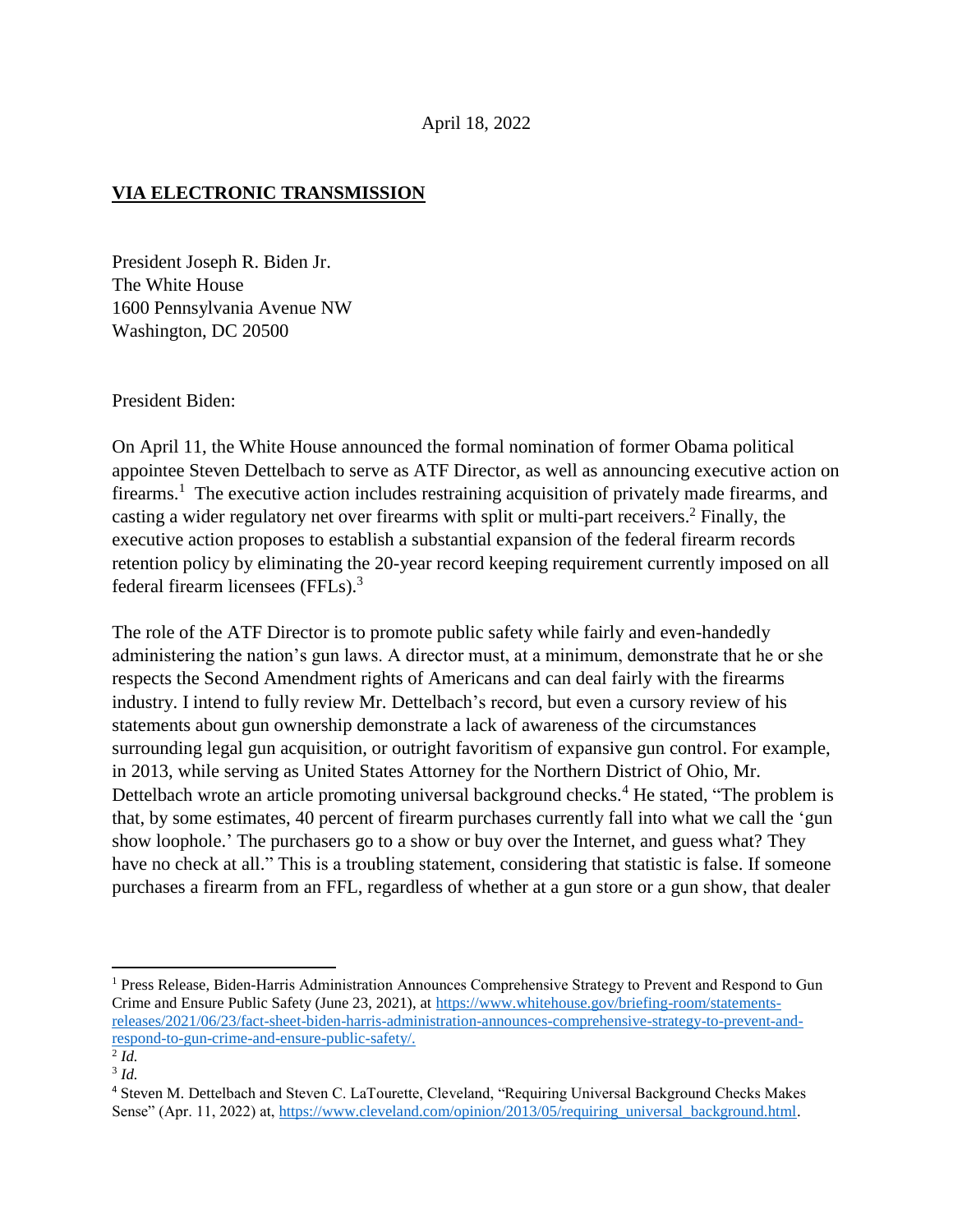must confirm a person is legally allowed to purchase a gun.<sup>5</sup> In addition, the Congressional Research Service research shows that firearm sales at gun shows "did not appear to be a significant source of guns" for federal and state prisoners convicted of crimes involving firearms.<sup>6</sup> I would hope the next director of the ATF is able to distinguish what is a myth vs. what is a reality when it comes to firearms sources for criminals.

Mr. Dettelbach has also advocated for reinstating an "assault-style" firearms ban,<sup>7</sup> and keeping schools as soft targets for targeted violence by disarming school resources officers who have prior law enforcement or military training.<sup>8</sup> He also used his Twitter feed to express sympathetic gun control sentiments, in addition to retweeting articles advocating gun control legislation and policies.<sup>9</sup> The ATF Director's roles should include having an appreciation for the role that firearms play in the lives of Americans, as well as serving as a credible, effective liaison with the firearm business community. In this light, Mr. Dettelbach's writings and social media activism are concerning and serve to undermine his ability to carry out those important roles.

During his unsuccessful run for Ohio Attorney General in 2018, Mr. Dettelbach was endorsed by gun control advocate "Everytown for Gun Safety" who stated that "Dettelbach is running on a platform" that includes restricting firearm ownership and expanding background checks.<sup>10</sup> It is troubling to see that gun control advocates like Everytown see Mr. Dettelbach's nomination as "doubling down" after the previous nominee, David Chipman, failed to be confirmed because of bipartisan opposition.<sup>11</sup> This furthers my concerns as to Mr. Dettelbach's intentions as Director of the ATF.

Along with the nomination of Steven Dettlebach, the White House announced additional steps the Administration is taking to strengthen gun control by regulation, including a final rule submitted to the Federal Register titled "Frame and Receiver" which purports to modernize the

 $\overline{\phantom{a}}$ <sup>5</sup> Sean Davis, *7 Gun Control Myths That Just Won't Die*, THE FEDERALIST (Oct. 7, 2015), [https://thefederalist.com/2015/10/07/7-gun-control-myths-that-just-wont-die/.](https://thefederalist.com/2015/10/07/7-gun-control-myths-that-just-wont-die/)

<sup>6</sup> WILLIAM J. KROUSE, CONG. RSCH. SERV., R45970 GUN CONTROL: NATIONAL INSTANT CRIMINAL BACKGROUND CHECK SYSTEM (NICS) OPERATIONS AND RELATED LEGISLATION 9 (2019).

<sup>7</sup> Andy Chow, WOSU 89.7 NPR News, "Attorney General Candidates Take Different Paths on Guns and School Safety" (Apr. 11, 2022) at, [https://news.wosu.org/news/2018-03-02/attorney-general-candidates-take-different](https://news.wosu.org/news/2018-03-02/attorney-general-candidates-take-different-paths-on-guns-and-school-safety)[paths-on-guns-and-school-safety.](https://news.wosu.org/news/2018-03-02/attorney-general-candidates-take-different-paths-on-guns-and-school-safety)

<sup>8</sup> *Id.*

<sup>9</sup> @SteveDettelbach, TWITTER (Aug. 4, 2019, 6:31AM),

<https://twitter.com/SteveDettelbach/status/1157962143435763712?cxt=HHwWgMC17eWb9JEgAAAA> ("…Who allows madmen such easy access to firearms?..."); @SteveDettelbach, TWITTER (Aug. 4, 2019, 6:17AM) [https://twitter.com/SteveDettelbach/status/1157958665812529153?cxt=HHwWgsC6xa\\_R8pEgAAAA](https://twitter.com/SteveDettelbach/status/1157958665812529153?cxt=HHwWgsC6xa_R8pEgAAAA) (retweeting CNN article describing firearm used in shooting as "assault-style rifle"); @SteveDettelbach, TWITTER (Jan. 20, 2020, 11:37PM) [https://twitter.com/sandyhook/status/1219479072193110016?cxt=HHwWgIC\\_0anwuuwhAAAA](https://twitter.com/sandyhook/status/1219479072193110016?cxt=HHwWgIC_0anwuuwhAAAA) (retweeting petition advocating gun control law).

<sup>&</sup>lt;sup>10</sup> Press Release, Everytown for Gun Safety, Everytown for Gun Safety Action Fund Endorses Steve Dettelbach for Ohio Attorney General (Oct. 24, 2018), [https://www.everytown.org/press/everytown-for-gun-safety-action-fund](https://www.everytown.org/press/everytown-for-gun-safety-action-fund-endorses-steve-dettelbach-for-ohio-attorney-general/)[endorses-steve-dettelbach-for-ohio-attorney-general/.](https://www.everytown.org/press/everytown-for-gun-safety-action-fund-endorses-steve-dettelbach-for-ohio-attorney-general/)

<sup>&</sup>lt;sup>11</sup> Press Release, Everytown for Gun Safety, Everytown Applauds Biden-Harris Administration's Finalization of Ghost Guns Rule, Nomination of New ATF Director (Apr. 11, 2022), [https://www.everytown.org/press/everytown](https://www.everytown.org/press/everytown-applauds-biden-harris-administrations-finalization-of-ghost-guns-rule-nomination-of-new-atf-director/)[applauds-biden-harris-administrations-finalization-of-ghost-guns-rule-nomination-of-new-atf-director/.](https://www.everytown.org/press/everytown-applauds-biden-harris-administrations-finalization-of-ghost-guns-rule-nomination-of-new-atf-director/)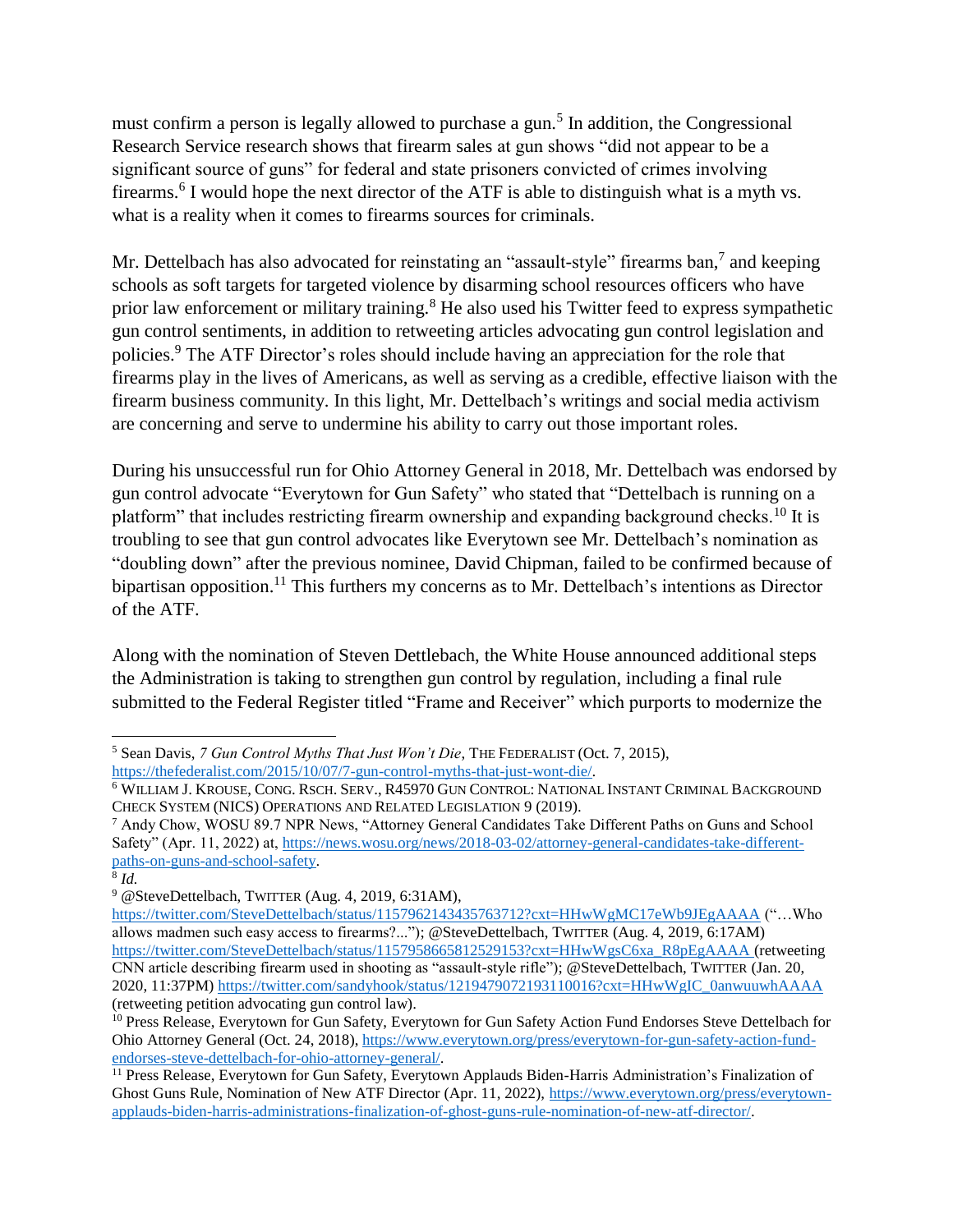definition of a firearm. This rule targets privately made firearms, sometimes called "ghost guns" as well as firearms with split or multi-part receivers. It also calls to change the 20-year record keeping requirement currently imposed on all FFLs into a requirement that records be kept indefinitely.<sup>12</sup>

I am troubled by the statement made by the White House in connection with these announcements: "Approximately 20,000 suspected ghost guns reported to ATF as having been recovered by law enforcement in criminal investigations – a ten-fold increase from 2016." <sup>13</sup> The Administration's focus on ghost guns places rhetoric over fact in combating the violent crime surge, and this statement leaves me with more questions than answers. Originally, the Administration attempted to impress on the public the significance of ghost guns by using the number of 325 homicides or attempted homicides connected to ghost guns that were recovered by the ATF between 2016 and 2020.<sup>14</sup> According to the FBI, there were 89,076 homicides in that time, to say nothing of the number of attempted murders.<sup>15</sup> Therefore, less than 0.36% of homicides involved ghost guns. Now the White House has put forward have this 20,000 figure, which (1) does not distinguish between suspected and actual "ghost guns," (2) does not explain whether the number refers to privately made firearms or includes others, for example guns with damaged or removed serial numbers, and (3) sets no context for the overall firearms seized, or how many crimes were committed using an actual privately made firearm. This is merely another attempt to use misleading statistics that lack context to rally support for failing Democrat policies.

I am also concerned about the unprecedented 30% spike in murders that began as blue cities pulled their police forces off the streets in the summer of 2020. Democrats have recently attempted to shift the blame for the rise in violence in blue cities to not only lawful gun owners, but also conservative states.<sup>16</sup> However, the data from 2020 shows that it is actually the Democrat-led cities within red states that are causing dramatic per capita murder rates. When you remove Jackson, Mississippi's homicides from Mississippi's total, the per capita murder rate drops from 10.6 homicides per 100,000 people to 6.3—below the national average of 6.5. Removing Louisville, Kentucky's homicides cuts Kentucky's murder rate nearly in half to 3.4. Removing blue St. Louis and Kansas City, Missouri drops the homicide rate from 13 to 5.8. It is

[https://www.justice.gov/file/1468221/download.](https://www.justice.gov/file/1468221/download)

 $\overline{\phantom{a}}$ 

<sup>12</sup> 27 C.F.R. §§ 447, 478, 479, as amended by the Final Rule available at [https://www.atf.gov/firearms/docs/rulemaking/final-rule-2021r-05f-definition-frame-or-receiver-and](https://www.atf.gov/firearms/docs/rulemaking/final-rule-2021r-05f-definition-frame-or-receiver-and-identification/download)[identification/download.](https://www.atf.gov/firearms/docs/rulemaking/final-rule-2021r-05f-definition-frame-or-receiver-and-identification/download)

<sup>&</sup>lt;sup>13</sup> Press Release, The White House, FACT SHEET: The Biden Administration Cracks Down on Ghost Guns, Ensures That ATF Has the Leadership it Needs to Enforce Our Gun Laws (Apr. 11, 2022),

[https://www.whitehouse.gov/briefing-room/statements-releases/2022/04/11/fact-sheet-the-biden-administration](https://www.whitehouse.gov/briefing-room/statements-releases/2022/04/11/fact-sheet-the-biden-administration-cracks-down-on-ghost-guns-ensures-that-atf-has-the-leadership-it-needs-to-enforce-our-gun-laws/)[cracks-down-on-ghost-guns-ensures-that-atf-has-the-leadership-it-needs-to-enforce-our-gun-laws/.](https://www.whitehouse.gov/briefing-room/statements-releases/2022/04/11/fact-sheet-the-biden-administration-cracks-down-on-ghost-guns-ensures-that-atf-has-the-leadership-it-needs-to-enforce-our-gun-laws/) <sup>14</sup> DEP'T OF JUST., JUSTICE DEPARTMENT: VIOLENT CRIME REDUCTION EFFORTS (2021),

 $15$  Uniform Crime Report, Crime in the United States, 2019, Fed. Bureau of Investigation, https://ucr.fbi.gov/crimein-the-u.s/2019/crime-in-the-u.s.-2019/tables/table-1 (last visited Feb. 7, 2022); see also Ryan Lucas, *FBI Data Shows An Unprecedented Spike In Murders Nationwide In 2020*, NPR (Sep. 27, 2021), https://www.npr.org/2021/09/27/1040904770/fbi-data-murder-increase-2020.

<sup>&</sup>lt;sup>16</sup> Kylie Murdock and Jim Kessler, *The Red State Murder Problem*, THIRD WAY (March 15, 2022), [https://www.thirdway.org/report/the-red-state-murder-problem.](https://www.thirdway.org/report/the-red-state-murder-problem)